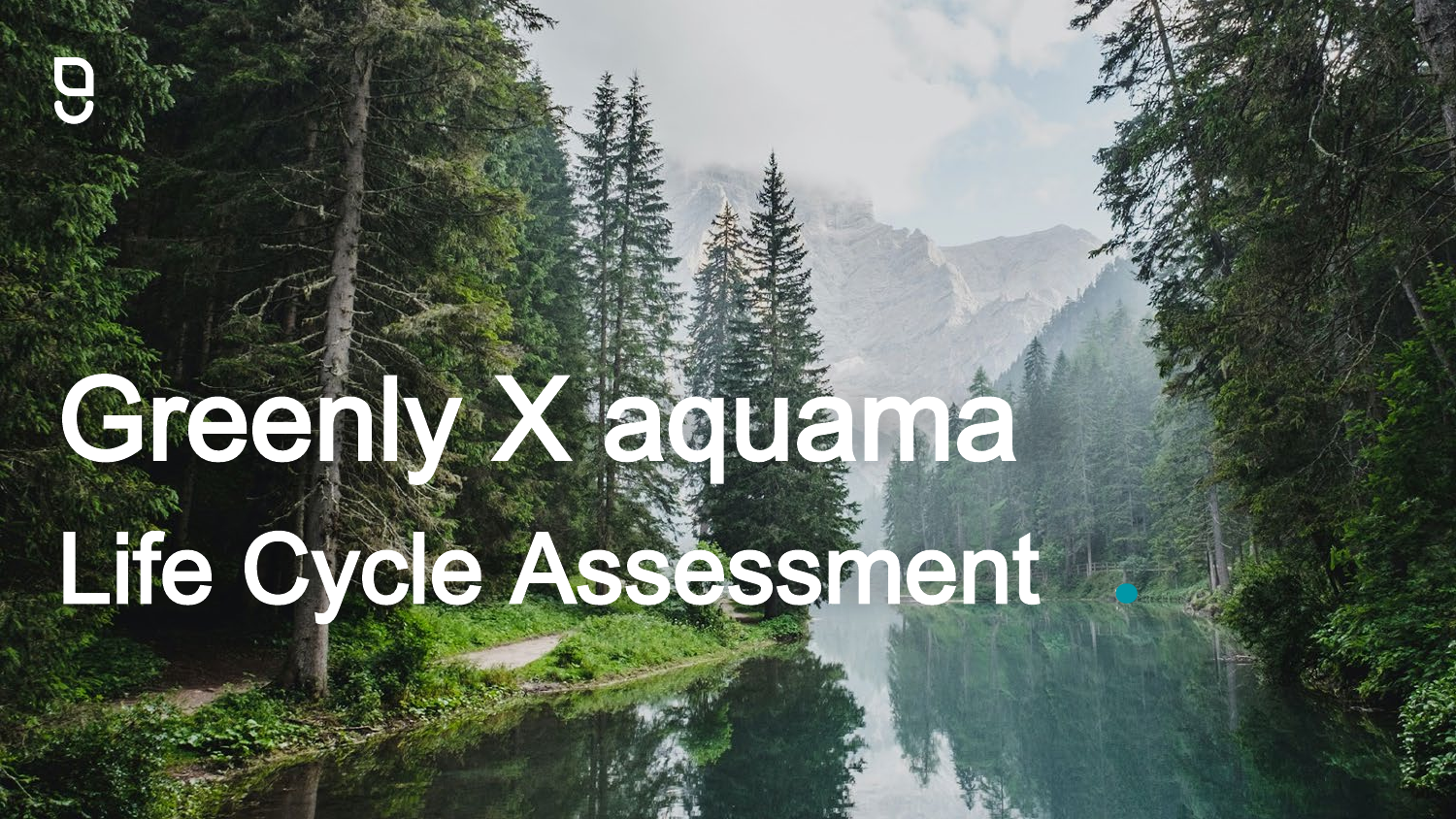#### **Life Cycle Assessment Take a closer look at the impact of your products**



A Life-Cycle Assessment (LCA) is generally divided into 5 main stages from the extraction of raw materials to their end of life.

It allows to track down the carbon footprint of a product **across its whole chain of value**.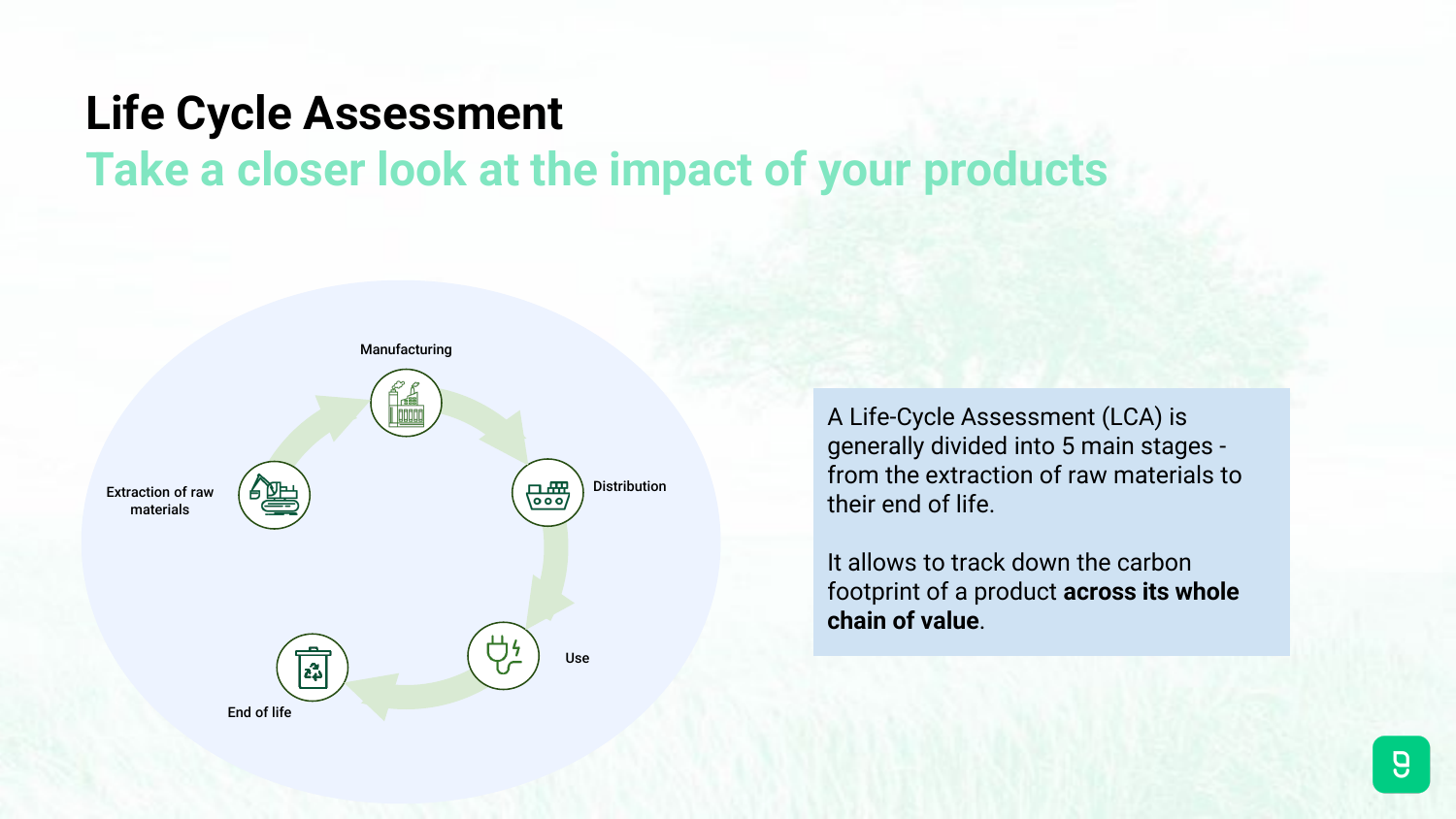#### **Life-Cycle Assessment Methodology**

Sector-specific methodological guides

> PRINCIPES GENERAUX POUR L'AFFICHAGE **ENVIRONNEMENTAL DES PRODUITS DE GRANDE CONSOMMATION**

PARTIE 23 : METHODOLOGIE D'EVALUATION DES IMPACTS ENVIRONNEMENTAUX DES ARTICLES D'HABILLEMENT

**Mars 2016** 

Étude réalisée pour le compte de l'ADEME par : AFNOR Association Française de Normalisation N°de marché : 1477C0009

Coordination technique: Edouard FOURDRIN - Direction\Service : Service Produits et Efficacité Matière



#### State-of-the-art LCA databases



**ADEME** 



Agence de l'Environnement et de la Maîtrise de l'Energie





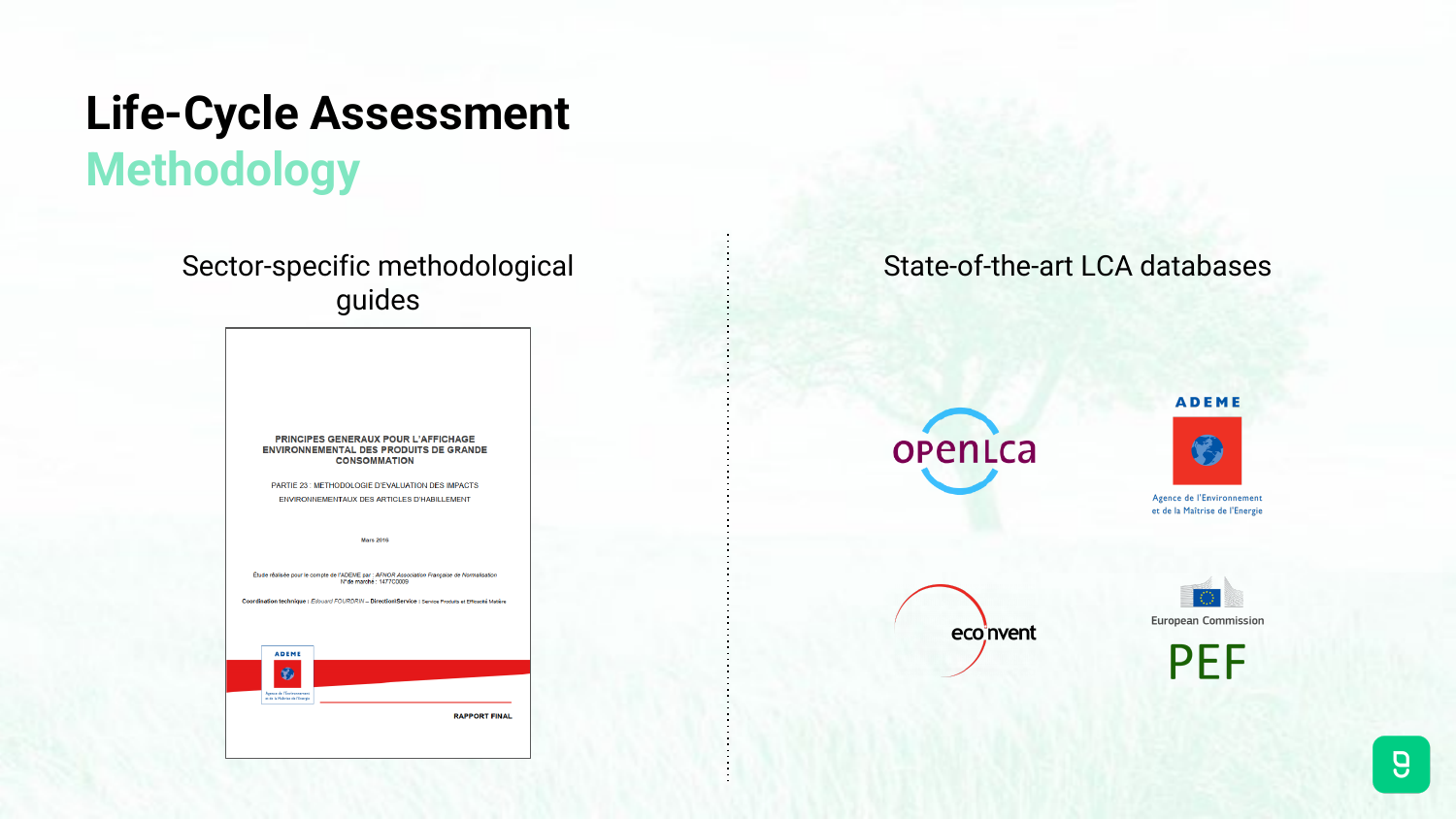# **Life-Cycle Assessment Methodology**

| <b>Functional unit</b>  | The functional unit adopted in this study is: "1 year of use of a disinfection and cleaning solution".<br>Since the aguama solution is characterized by a reuse of the container (estimated life span: 10<br>years), the following items are allocated in proportion to the duration of the study scenario:<br>Production and end of life of the bottle<br>Production and end of life of packaging<br>$\bullet$<br>Transport of the bottle and its packaging<br>$\bullet$ |  |
|-------------------------|---------------------------------------------------------------------------------------------------------------------------------------------------------------------------------------------------------------------------------------------------------------------------------------------------------------------------------------------------------------------------------------------------------------------------------------------------------------------------|--|
| <b>Reference flow</b>   | The reference flow is calculated based on an assumption of 10 650 mL bottles per year.                                                                                                                                                                                                                                                                                                                                                                                    |  |
| <b>Impact Indicator</b> | The contribution of the product to climate change is measured through the "IPCC 2013 GWP<br>100a" method                                                                                                                                                                                                                                                                                                                                                                  |  |
| End of life             | The components of the product can be recycled overall without significant loss of quality (water,<br>HDPE). Following the recommendations of PAS 2050:2011, the calculation method adopted to<br>account for end-of-life emissions is the end-of-life approach.                                                                                                                                                                                                           |  |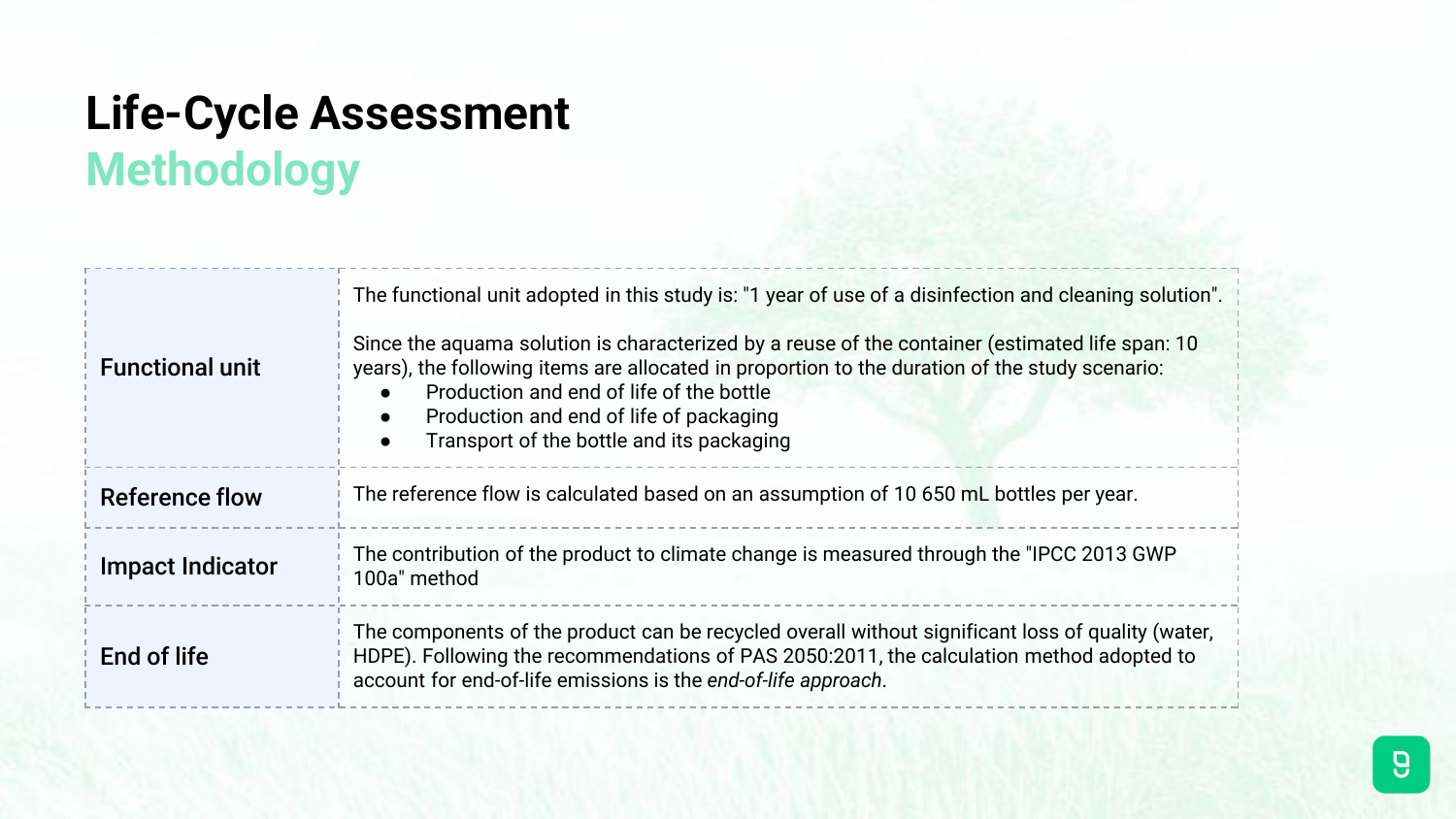# **Life cycle analysis Raw materials & Transportation**

**Company data**

**Greenly data**

Greenly data

| <b>Raw materials</b>                                                                                                                                                          | <b>Transport</b>                                                                                                  | Packaging                                                                                                                                                          |
|-------------------------------------------------------------------------------------------------------------------------------------------------------------------------------|-------------------------------------------------------------------------------------------------------------------|--------------------------------------------------------------------------------------------------------------------------------------------------------------------|
| Material mass [kg] * Material emission<br>factor [kgCO2e/kg]                                                                                                                  | Mass of the material [kg] * Distance<br>travelled [km] * Carbon intensity of the<br>transport mode [kgCO2e/kg.km] | Material mass [kg] * Material emission<br>factor [kgCO2e/kg]                                                                                                       |
| Mass of each raw material used<br>(water, salt, HDPE bottle)                                                                                                                  | Place of manufacture and use<br>of the bottle<br><b>Means of transport</b>                                        | Mass of each raw material used<br>(cardboard, paper)                                                                                                               |
| Emission factors (in<br>$\bullet$<br>kgCO2e/kg) for the extraction<br>and transformation of each<br>material from specialized<br>databases (Base Carbone<br>ADEME, ecoinvent) | Emission factors of the different<br>means of transport (in<br>kgCO2e/kg.km)                                      | Emission factors (in kgCO2e/kg)<br>for the extraction,<br>transformation and end of life of<br>each material from specialized<br>databases (Base Carbone<br>ADEME) |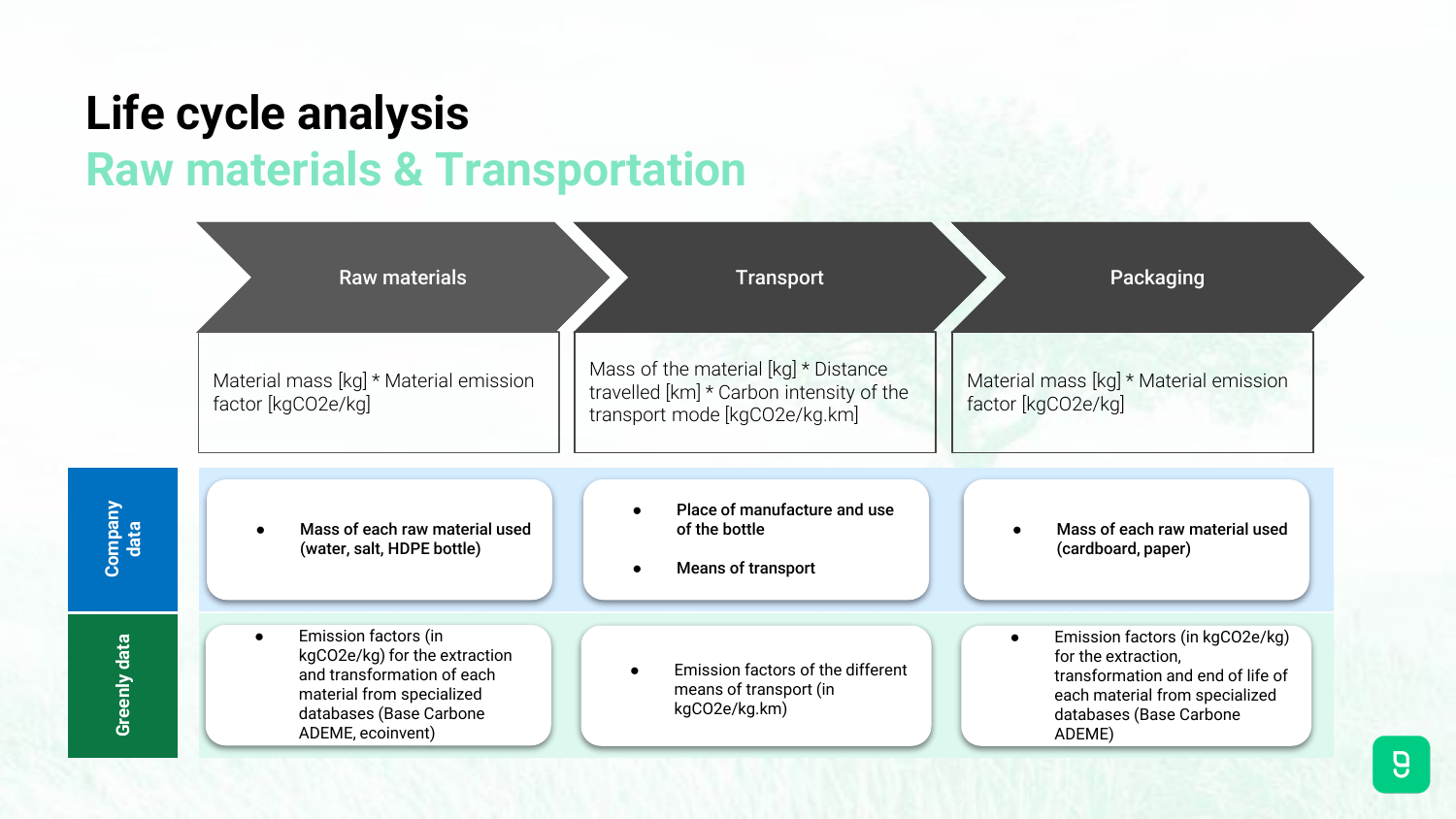# **Life cycle analysis Use & End of life**

| <b>Use</b>                                                                                  | End of life                                                                                                                                                                                       |
|---------------------------------------------------------------------------------------------|---------------------------------------------------------------------------------------------------------------------------------------------------------------------------------------------------|
| Amount of electricity consumed [kWh/year] * Carbon<br>intensity of electricity [kgCO2e/kWh] | Mass of material [kg] * Average emission factor of the<br>waste treatment process                                                                                                                 |
| Country of use<br>Electricity consumption per bottle<br>Annual frequency of use             | Average lifetime of the product                                                                                                                                                                   |
| Emission factor on the carbon intensity of the<br>electricity consumed                      | Average emission factors by treatment method<br>$\bullet$<br>and type of material from the ADEME carbon<br>base<br>Default values on the distribution between the<br>different treatment channels |

**Company data**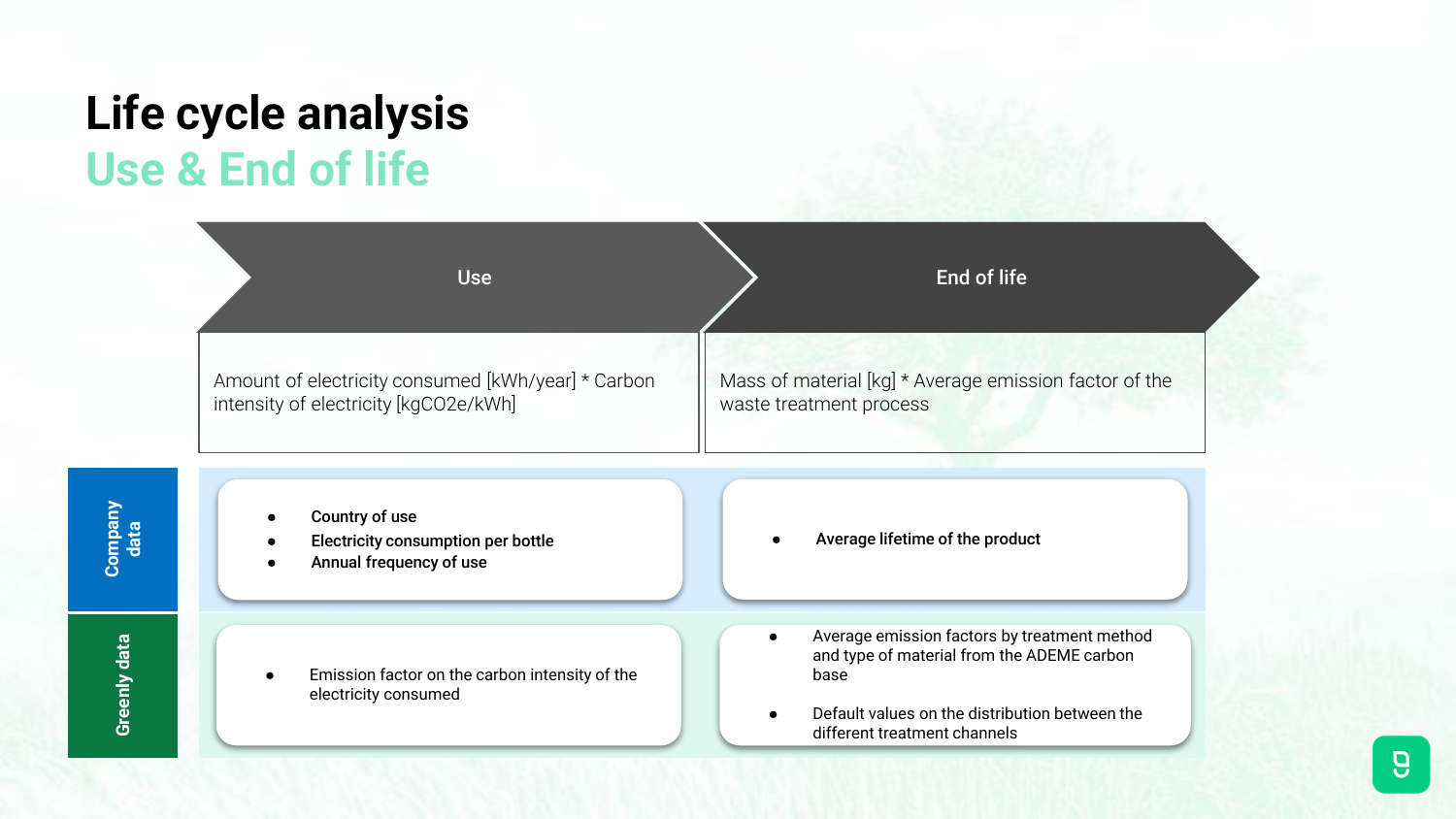### **Life cycle analysis Results**

Breakdown of the GHG emissions related to the aquama® cleaning solution over 1 year of use



#### **0.06 kgCO2e is** the equivalent of :



300 m by car



the production of 40 g of pasta

4 days of operation of a LED bulb in France

Average carbon footprint of a French person: **9.9 tCO2e/year**